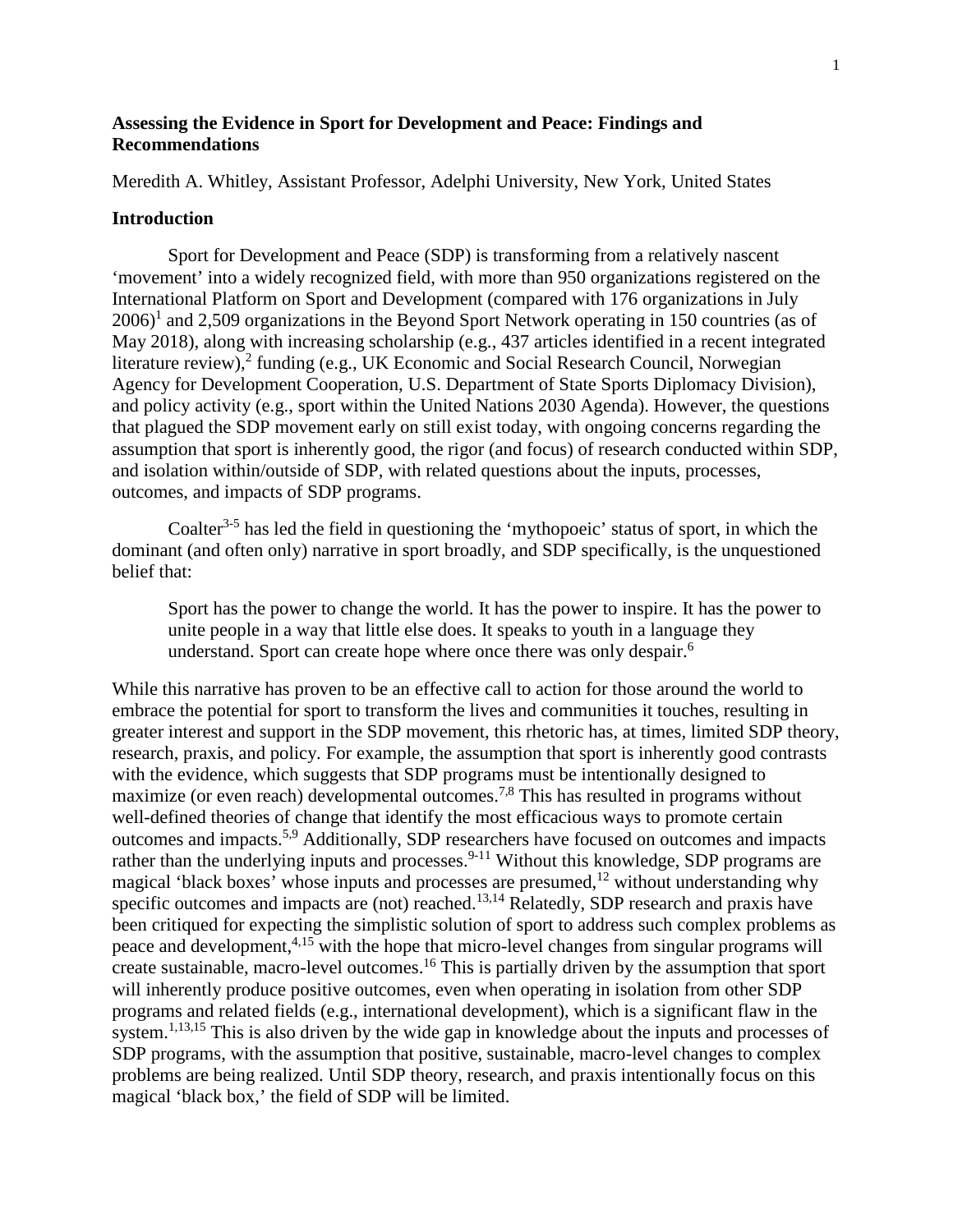Another effect of the 'sport for good' narrative is the infusion of external and hierarchical leadership, support, and structures in SDP, filled with top-down and outside-in approaches.<sup>17</sup> The belief that SDP is inherently good has historically removed any concern that SDP theory, research, praxis, and policy could negatively influence others, with a functionalist belief that individuals, communities, and societies will be transformed in positive (and desirable) ways. However, sport sociologists have rightly questioned this neocolonial and inequitable thinking and practice, identifying the continuation of colonizing processes<sup>4</sup> in which a neoliberal development philosophy is imposed through SDP programs that may not be welcomed by, or address the needs of, the targeted individuals, communities, and societies.<sup>18</sup> Thus, there is a need for theory, research, praxis, and policy that is "relevant, contextual, decolonizing, and postcolonial,"<sup>19(p574)</sup> with some programs already embracing this approach (e.g., Moving the Goalposts, Waves for Change). Finally, the 'sport for good' narrative has biased SDP theory, research, and praxis in that narratives which may question, disrupt, and/or disprove this dominant narrative are overlooked or eschewed, with Massey and Whitley<sup>20</sup> pointing out that the term SDP itself 'creates an inherently biased view that sport lends itself to development' (p. 487). A few researchers are beginning to explore alternate narratives, from the celebration of deviance through sport<sup>20</sup> to increased injury, anxiety, stress, burnout, and substance use as a result of sport participation.<sup>21</sup> These are the first steps toward deconstructing the inherent assumption that sport will lead to positive outcomes and impacts, with a need for intentional, comprehensive, critical exploration of the theory, research, praxis, and policy of SDP around the world.

Another lingering (and pressing) concern in the SDP field is the quality of research conducted within SDP, from questions about what constitutes sufficient evidence and the processes and politics of evaluation to serious critiques about rigor (or lack thereof).<sup>4,13,22-24</sup> This begins with the early SDP research, which focused on the evaluation of singular SDP programs over a restricted timeframe,<sup>2</sup> with these evaluations often critiqued for the following: (a) operating within the 'sport for good' narrative<sup>4</sup>; (b) focusing predominantly on outcomes and impacts rather than the underlying inputs and processes  $9,10$ ; (c) studying simplistic solutions to complex problems<sup> $4,15$ </sup>; (d) overlooking the structural, social, political, and economic realities surrounding SDP programs<sup>19</sup>; (e) using questionable methods and methodologies<sup>25</sup>; (f) taking neocolonial or imperial approaches that reinforce systems of hegemony and oppression<sup>26,27</sup>; (g) cherry picking positive results<sup>15,25</sup>; and (h) underreporting null or negative findings.<sup>15</sup> These concerns have limited the development and influence of SDP theory, research, praxis, and policy, along with the outcomes and impacts of SDP on individuals, communities, and societies.

#### **Recent Reviews**

Recent reviews have attempted to address these limitations by integrating and summarizing the existing research, including: (a) an integrative review of sport for development literature by Schulenkorf et al.<sup>2</sup>; (b) an integrative review of sport-based youth development literature by Jones et al.<sup>9</sup>; (c) a systematic map of the evidence of sport for development's effectiveness in Africa by Langer<sup>15</sup>; (d) a qualitative meta-study of positive youth development through sport by Holt et al.<sup>28</sup>; (e) a systematic review of life skill development through sports programs serving socially vulnerable youth by Hermens, Super, Verkooijen, and Koelen<sup>29</sup>; (f) a systematic review of sport-based HIV prevention approaches by Kaufman, Spencer, and  $Ross^{30}$ ; (g) a systematic map of the current state of sport for development research by Cronin<sup>10</sup>; (h) a systematic review of positive youth development in Aboriginal physical activity and sport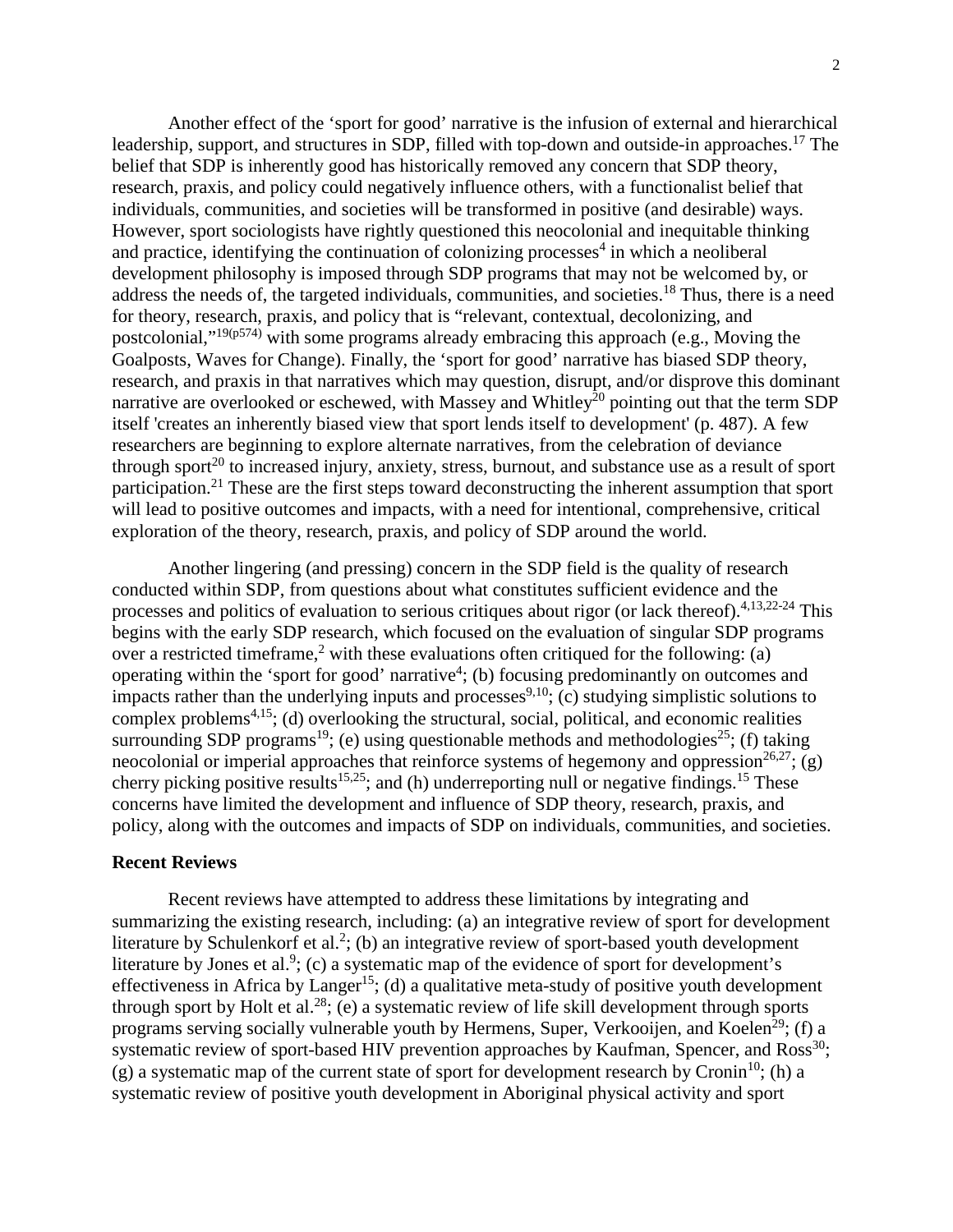settings by Bruner et al.<sup>31</sup>; (i) a scoping review of positive youth development programs using physical activity and sport to serve Aboriginal youth in Canada by Gardam, Giles, & Hayhurst<sup>32</sup>; (j) an analysis and academic literature review of sport for development by Van Eekeren, Ter Horst, and Fictorie<sup>33</sup>; and (k) a review of sport-based programs using the Teaching Personal and Social Responsibility (TPSR) model by Hellison and Walsh.<sup>34</sup> While different methods and foci have been employed, these reviews have synthesized and reviewed the SDP literature, enabling a better understanding of the current state of SDP research and future directions for the field. However, the results and conclusions from these reviews are grounded in research which is often limited by the critiques cited above, particularly as they relate to methods and methodologies. The majority of these reviews focus solely on synthesizing existing knowledge in SDP without assessing the rigor of the included SDP studies; given that the rigor is likely quite different, this limits the conclusions that can be made. Only four of these reviews included direct assessment of the quality of evidence, with Hermens et al.<sup>29</sup> screening out studies of low rigor and Holt et al.<sup>28</sup> conducting both a meta-method and meta-theory analysis, although all results (regardless of rigor) seem to be equitably included in the meta-data analysis and meta-synthesis. Two more rigorous reviews were conducted by  $Langer<sup>15</sup>$  and Kaufman et al.,<sup>30</sup> with the quality of evidence influencing the conclusions made. Specifically, Langer examined the evidence base of sport for development in Africa, with the findings indicating no available evidence which supports (or refutes) the assumption that sport can influence developmental outcomes.<sup>15</sup> Kaufman and colleagues conducted a systematic review on the effectiveness of sport-based HIV prevention approaches, with short-term effects largely based on low-quality studies, highlighting the need for more rigorous research in this area. $30<sup>30</sup>$ 

Given the need for [a](#page-2-0)n evidence-informed<sup>a</sup> approach to SDP praxis and policy,  $^{13,35}$  we must continue to critically assess the quality of existing evidence for SDP programs before accepting the content of such evidence. Additionally, we need to identify the inputs, processes, outcomes, and impacts that have support from rigorous evidence, thus building an evidentiary base on which SDP theory, research, praxis, and policy can grow. Relatedly, we need to understand what human, financial, and infrastructural resources and policy and funding frameworks are required to enable all actors (e.g., practitioners, researchers, funders, policy makers, governmental bodies) to realize, appreciate, and commit to the integration of research into praxis, funding, and policy in a rigorous, meaningful, systematic manner.

### **Systematic Reviews**

 $\overline{a}$ 

Recently, I was part of teams conducting systematic reviews on the evidence of SDP programs:

- 1. **A systematic review of youth-focused sport for development programs in six global cities: Cape Town, Hong Kong, London, Mumbai, Nairobi, and New Orleans**. 36-38,[b](#page-2-1)
- 2. **A systematic review of sport-based youth development programs in the United States**. 39-41,[c](#page-2-2)

<span id="page-2-0"></span><sup>a</sup> The use of the term evidence-informed, rather than evidence-based, "acknowledges that there are multiple and equally valid forms of evidence" (Langer, 2015, p. 70).

<span id="page-2-1"></span><sup>&</sup>lt;sup>b</sup> This systematic review was funded by the Laureus Sport for Good Foundation and the Commonwealth Secretariat.

<span id="page-2-2"></span><sup>c</sup> This systematic review was funded by the Laureus Sport for Good Foundation USA.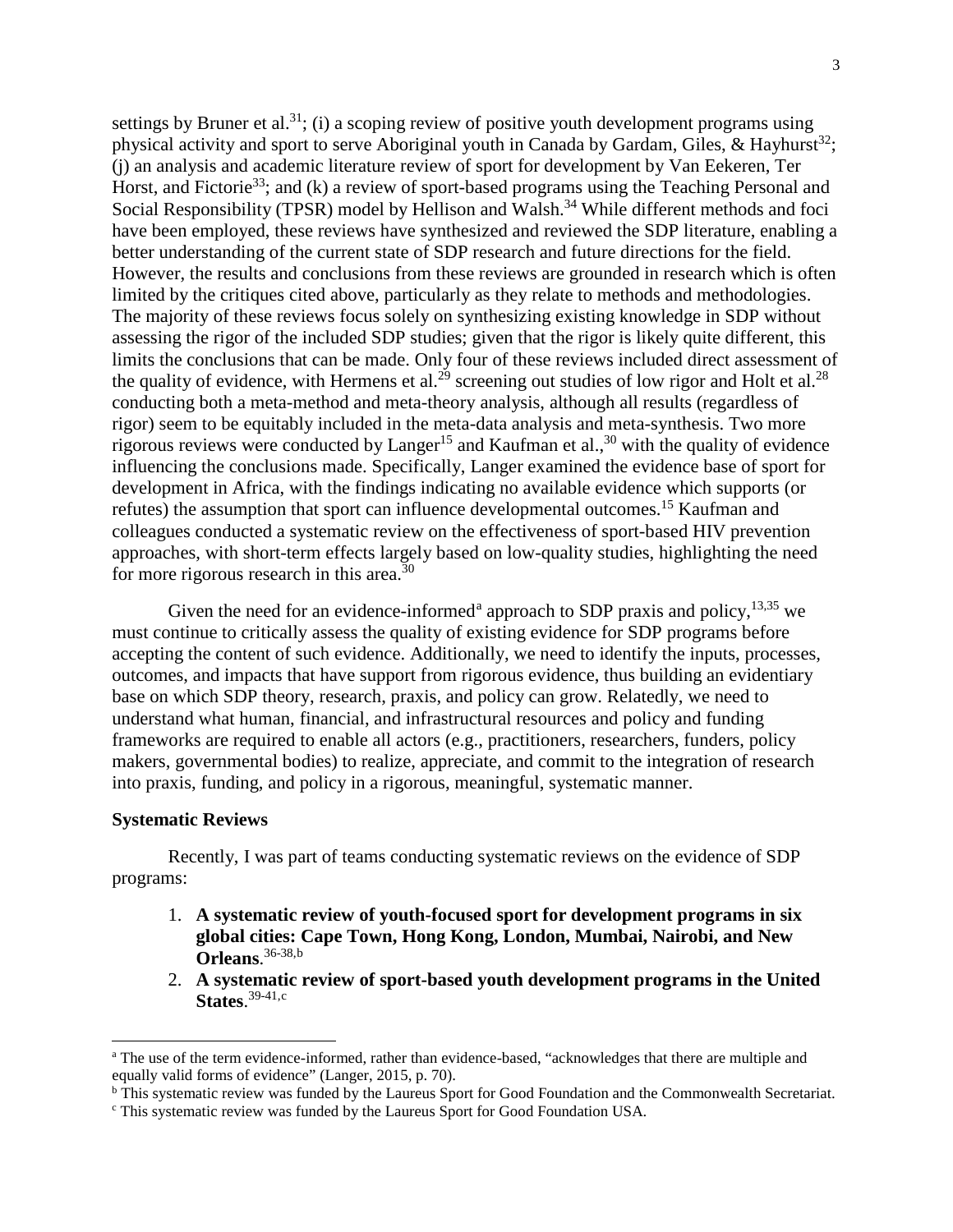3. **A systematic review of the efficacy of sport for development programs in the promotion of psychological, emotional, and social health outcomes in youth populations**. 42

These assessments of our current knowledge contribute to the dialogue surrounding future directions for SDP theory, research, praxis, and policy, with seven critical areas highlighted below: (a) rigor, (b) program theories, (c) systems thinking, (d) complex and multifaceted roles of sport, (e) participatory paradigms, (f) transparency, and (g) access.

**Rigor. There is limited efficacy data in both academic and grey literature that is publicly shared, with the quality of methods and evidence largely classified as weak (based on the critical appraisal tools used in the systematic reviews).** These findings support the lingering (and pressing) concern about rigor in SDP research.<sup>13,25</sup> This is concerning, as programming, funding, and policy decisions are informed by this growing body of literature. Thus, the quality of methods and evidence needs to improve, allowing for an evidence-informed approach to SDP praxis, funding, and policy. Specific recommendations include:

- 1. Use systems thinking (see subsection below) to incorporate a holistic approach to SDP research through both instrumental/positivist (i.e., quantitative) and descriptive/critical (i.e., qualitative) research.
- 2. Assess program quality and fidelity.
- 3. Utilize multiple groups.
- 4. Incorporate multi-site comparisons.
- 5. Pursue longitudinal designs.
- 6. Use valid, reliable, culturally relevant measures.
- 7. Account for confounding variables (e.g., maturation bias, selection bias).
- 8. Measure behavior change directly and objectively, rather than relying on attitude, knowledge, and/or perception.
- 9. Integrate studies across philosophical, theoretical, methodological, and analytical perspectives.
- 10. Contextualize research within geographical, social, political, developmental, and historical landscapes.
- 11. Implement quality training and education for researchers (i.e., academics, measurement and evaluation personnel).

**Program theories. Program theories (i.e., theories of change, logic models) are inconsistently outlined, adopted, and tested, with a greater focus on program outcomes and impacts.** This aligns with previously cited critiques of SDP research and praxis.<sup>5,9-11</sup> This raises questions about the conditions and mechanisms that are most effective at reaching specific outcomes and impacts, thereby preventing SDP programs from intentionally (and effectively) connecting inputs and processes to intended outcomes and impacts.13,14 This also restricts the SDP knowledge base, as there is a need to understand whether, how, and why programs may have certain outcomes and impacts. To address this, recommendations include:

- 1. Outline and adopt program theories (e.g., theories of change, logic models).
- 2. Strategically and rigorously test program theories through longitudinal studies and/or long-term data collection efforts.
- 3. Measure change over time.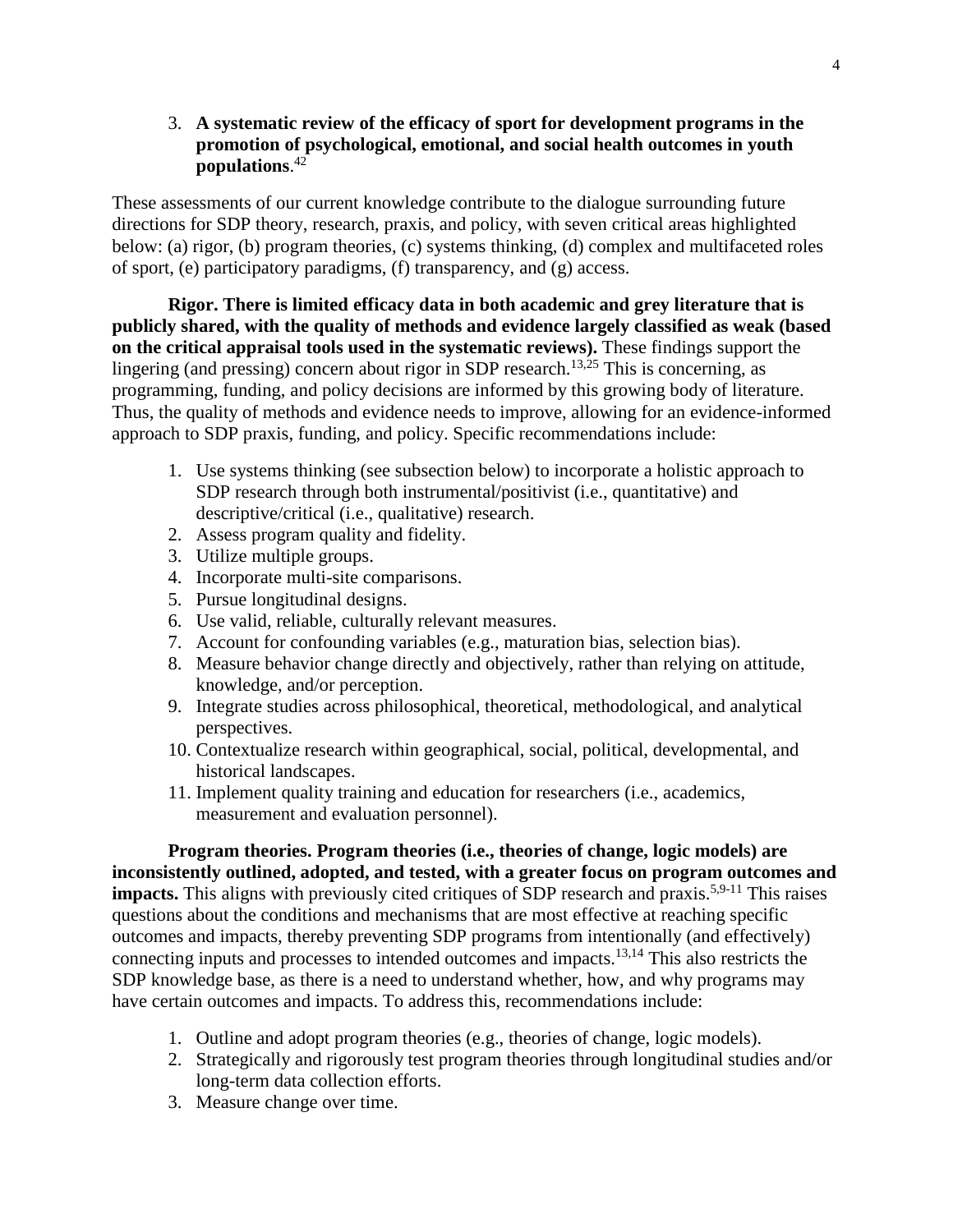Processes likely to contribute to the outcomes and impacts of SDP programs are outlined below, although these should be interpreted cautiously, given the limited efficacy data and inconsistent examination of program theories:

- 1. Design curricula around predictors of ongoing engagement (e.g., safe climate, higher self-worth, lower BMI, leader behavior).
- 2. Consider most appropriate target population for each program (e.g., age, gender, race/ethnicity, baseline life skill scores, baseline risk levels).
- 3. Reflect on the following design features:
	- a. Climate (e.g., safety, sense of caring/support, trust, stability).
	- b. Leadership (e.g., support, adult-youth relationships, training/education).
	- c. Youth engagement (e.g., youth leadership, ability to practice life skills).
	- d. Activities within and outside the program (e.g., sense of fun/novelty, ability to practice life skills, community service, connections to life/community outcomes).

**Systems thinking. Systems thinking and systems change are rare, with linear, isolationist, individualistic planning, implementation, and evaluation of SDP programs still the norm.** This aligns with previous critiques of SDP research studying simplistic solutions to complex problems,<sup>4,15</sup> with the assumption that individual programs create sustainable change on the macro-level through cumulative impacts. However, this rarely occurs unless programs intentionally align efforts at the local level to action at the societal level.<sup>43</sup> This can allow programs to maximize human, financial, and infrastructural resources. Additionally, the limited theory development in SDP is largely discipline-specific, with a need for integration across academic disciplines, particularly as it relates to the philosophy of knowledge production, selection of theoretical lenses, and consideration of methodological approaches.<sup>25</sup> Instead of contributing to the SDP knowledge base through inductive or deductive principles, systems thinking and systems change enables knowledge accumulation through planning, action, and learning cycles,<sup>44</sup> which acknowledge the messy, complex, and dynamic social ecological systems in which SDP programs operate. These recommendations should help inform practitioners, researchers, funders, and policy makers about this approach:

- 1. Consider multiple systems (e.g., microsystem, mesosystem, exosystem, macrosystem), levels of influence (e.g., individual, school, community, policy), and influencers (e.g., parents, peers, youth workers, teachers, funders, government, corporations).
- 2. Consider the interaction of the above factors over time and within an historical context.
- 3. Use transdisciplinary research teams.
- 4. Seek strategic collaboration, formal partnerships, and possible mergers with organizations and programs within and beyond SDP.

**Complex and multi-faceted roles of sport. 'Sport for good' remains the dominant (and often only) narrative in SDP.** Despite a growing body of literature which suggests that SDP programs must be intentionally designed to maximize (or even reach) developmental outcomes,7,8 combined with alternative narratives beginning to emerge in traditional youth sport,<sup>21,25</sup> research which questions, disrupts, and/or disproves the dominant 'sport for good' narrative is still largely overlooked or eschewed. This is concerning, as theory, research, praxis,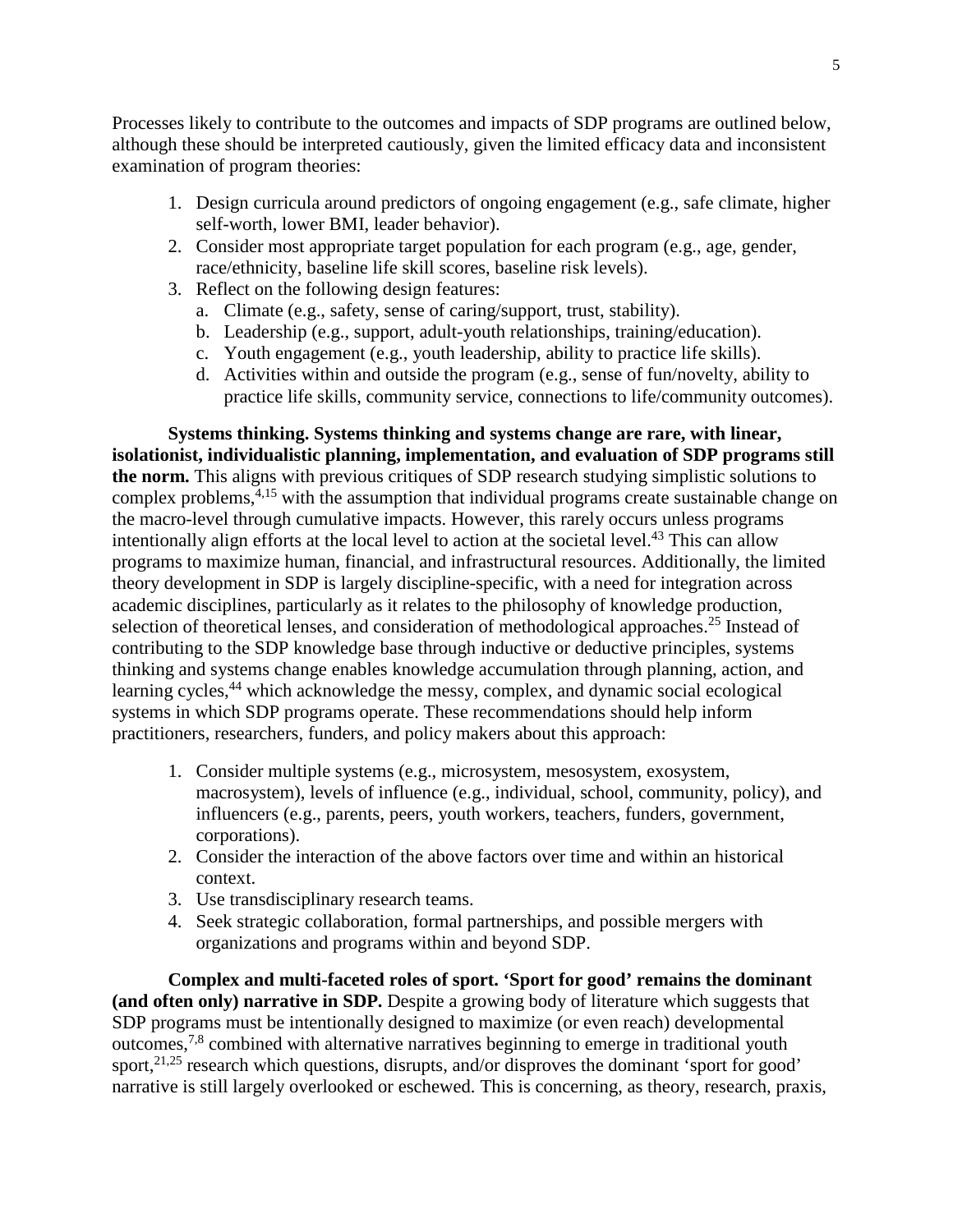and policy is significantly limited if we do not seek to understand the complex and multifaceted roles of sport. Specific recommendations include:

- 1. Deconstruct the 'sport for good' narrative through intentional, comprehensive, critical exploration of SDP theory, research, praxis, and policy.
- 2. Adopt a learning-focused environment.
- 3. Examine assumptions and biases in methods and methodologies.
- 4. Report null and negative findings.

**Participatory paradigms. Inconsistent engagement with a broad and diverse set of actors through participatory research paradigms.** This matches concerns about research paradigms that may embrace neocolonial approaches that minimize the voices of those operating at the ground level, as well as those from different social, cultural, and economic backgrounds.45,46 Through the infusion of external and hierarchical leadership, support, and structures in SDP, top-down and outside-in approaches<sup>17</sup> are often taken, which may overlook structural, social, political, and economic realities.<sup>19</sup> Given that systems thinking requires a holistic focus, necessitating knowledge and input from a broad and diverse coalition of actors in the SDP field, there is a need to deconstruct this tradition. Recommendations to actualize this vision include:

- 1. Incorporate participatory paradigms that work toward flattening traditional power differentials.
- 2. Engage a broad and diverse set of actors.
- 3. Gain input from a range of stakeholders.
- 4. Examine questions about what constitutes data and evidence.
- 5. Consider innovative and diverse research methodologies that engage with individuals and communities.
- 6. Consider the structural, social, political, and economic realities surrounding SDP programs.
- 7. Seek to understand existing systems of hegemony and oppression.

**Transparency. While more than 10,000 distinct records were screened in each of these systematic reviews, very few reported enough methodological details for critical appraisal, and the results shared were largely positive.** Given existing concerns related to the rigor of SDP research and the dominant 'sport for good' narrative,  $4,13$  cultivating a learningfocused environment<sup>47</sup> in which methods, methodologies, and findings are openly shared would support the growth and development of SDP theory, research, praxis, and policy. Additionally, many more studies have been conducted than what could be assessed in these systematic reviews, due to gaps in study methods and methodologies reported, likely underreporting of studies conducted, geopolitics of knowledge production, and institutional gatekeeping.<sup>23</sup> Specific recommendations to address these concerns include:

- 1. Report research methods and methodologies in research-focused records (e.g., academic articles, research reports) in a comprehensive, transparent manner.
- 2. Outline research methods and methodologies in non-research-focused records (e.g., annual reports), with links and references to documents with more detailed information.
- 3. Examine questions about what constitutes data and evidence.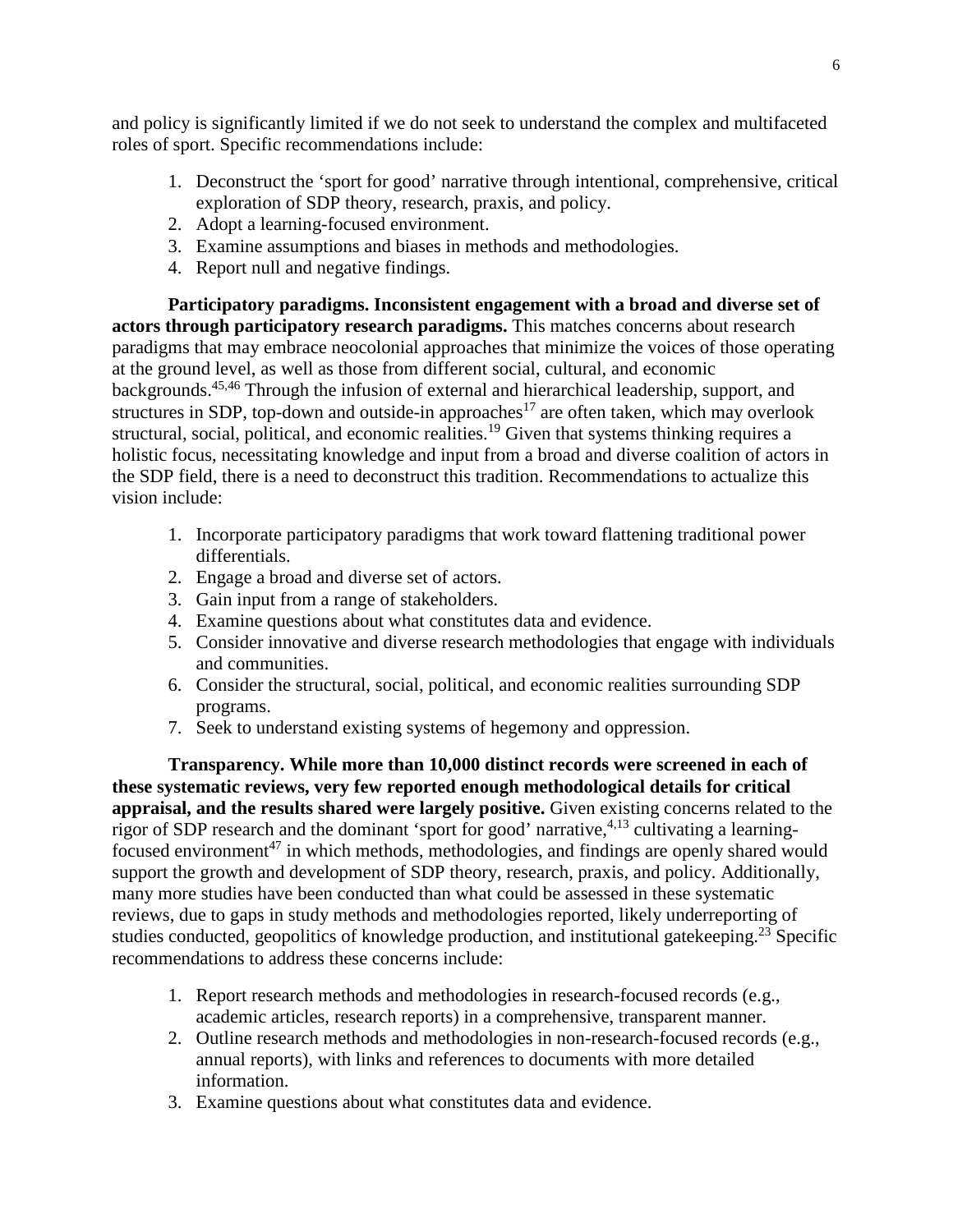- 4. Report null and negative findings.
- 5. Examine inconsistent and/or contradictory findings.
- 6. Discuss practical significance.

**Access. The majority of the records critically assessed in these systematic reviews were inaccessible to a wide audience due to presentation and/or dissemination.** This corresponds with a common concern in SDP related to access, with research often presented in an inaccessible format (e.g., empirical research article) and in inaccessible outlets (e.g., peerreviewed journals behind paywalls).<sup>2</sup> To cultivate a learning-focused environment where the entire SDP field is benefitting from the growing body of evidence, it is critical for the methods, methodologies, and findings to be shared in accessible and user-friendly ways. To achieve this, these steps are recommended:

- 1. Create and use public outlets beyond peer-reviewed journals.
- 2. Present methods, methodologies, and findings in alternative formats (e.g., presentations, newsletters, videos, news articles).

## **Conclusion**

To activate the recommendations outlined above, all actors in the SDP field need to reflect upon and envision a future in which research is integrated into praxis, funding, and policy in a rigorous, meaningful, systematic manner, with a set of changes for each group of actors (e.g., practitioners, researchers, funders, policy makers, governmental bodies) as well as contextualized action items for each actor and program. This certainly requires a set of resources not currently available to the vast majority of actors and programs in the field. For example, many of the recommendations for SDP programs necessitate a greater number and more specialized human, financial, and infrastructural resources, along with rethinking hiring, retention, and professional development practices, (re)allocating budgets, and pursuing new (or revising existing) funding schemes. SDP programs would also benefit from reimagining collaboration and partnership norms, as informal collaborations, formal partnerships, and possible mergers may maximize program reach and impact and unlock access to rigorous, meaningful research through shared practices (e.g., hiring trained and experience staff to oversee research efforts for multiple programs; forming research collaborations with external researchers to study program and collective impact). For researchers operating in this space, creative solutions should be pursued to overcome barriers to enacting these recommendations, beginning with a critical examination of the geopolitics of knowledge production along with advocacy for support (both institutional and funding) to pursue rigorous, longitudinal research that may result in fewer (but hopefully more impactful) publications. Researchers should also carefully consider sharing results in accessible forms/formats (rather than solely in peer-reviewed journals) and reporting null/negative results that may complicate relationships with other actors (e.g., funders, programs). To support these efforts, funders must set expectations (with associated funding and support) for rigorous, (frequently) resource-intensive research, with the cultivation of a learningfocused climate over longer funding cycles to allow for the application of systems thinking and comprehensive examination of program theories. Funders should also consider how they communicate their expectations about null and negative findings with grantees; positioning these as learning opportunities for the program, funder, and SDP field (rather than threats to funding) could help shift norms around research and reporting. Similarly, policy makers should consider lobbying for and/or developing an overarching policy and funding framework to guide actors in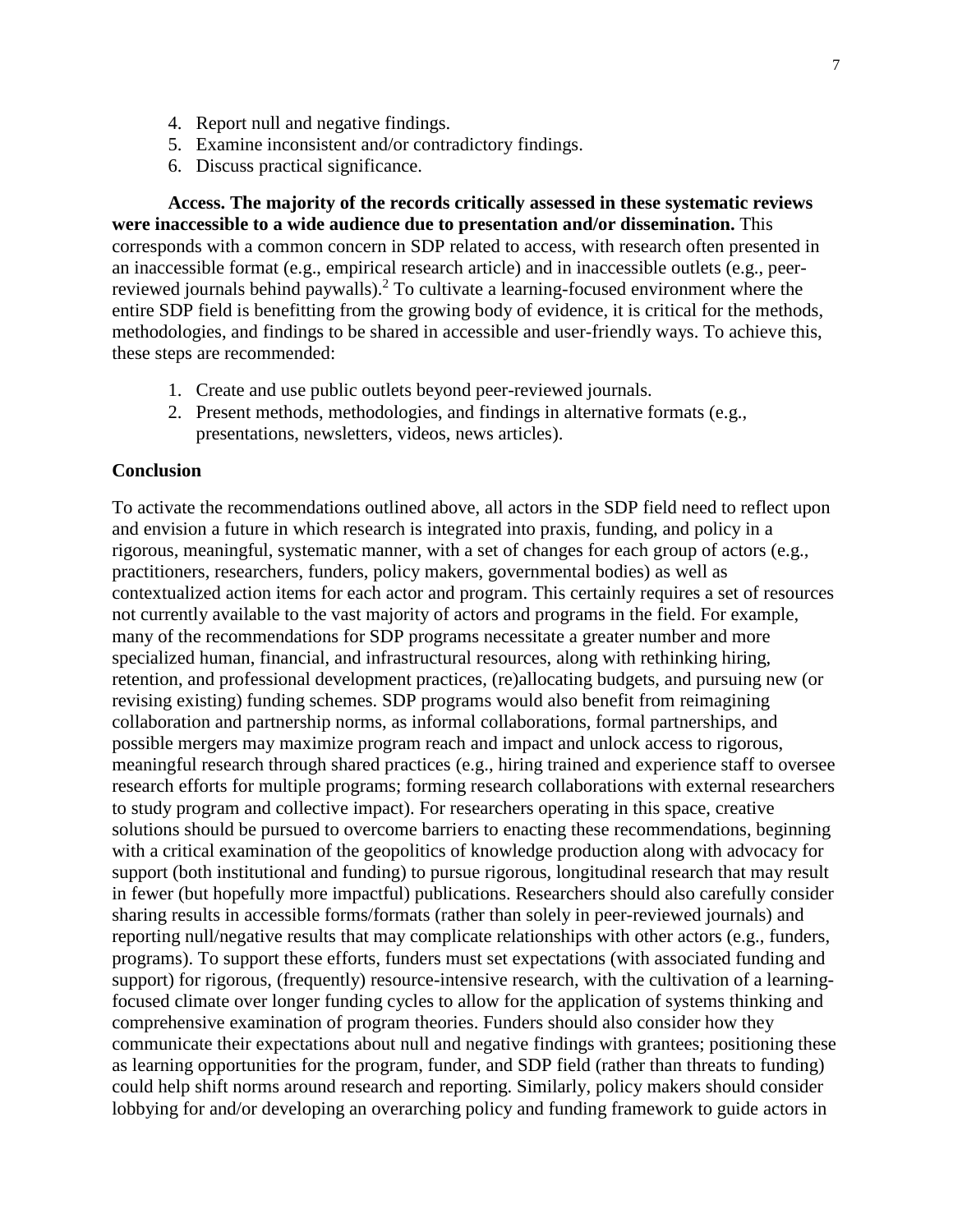the SDP field and the research supporting these efforts. It would also be beneficial for policy makers to support the development of program theories, broaden the conceptualization of what counts as data/evidence and whose voices should be heard, and reimagine collaboration and partnership norms within/beyond SDP.

**In sum, this requires all actors in SDP to realize, appreciate, and commit to the integration of research into praxis, funding, and policy in a rigorous, meaningful, systematic manner, with the understanding that this may require significant changes to the systems, levels of influence, and influencers – and the interaction of these factors – within/beyond SDP.**

# **References**

- **1.** Levermore R. Sport in international development: Time to treat it seriously? *Brown Journal of World Affairs.* 2008;14(2):55-66.
- **2.** Schulenkorf N, Sherry E, Rowe K. Sport for development: An integrated literature review. *Journal of Sport Management.* 2016;30(1):22-39.
- **3.** Coalter F. What is the development in sport-for-development? In: Segaert B, Theeboom M, Timmerman C, Vanreusel V, eds. *Sports governance, development and corporate responsibility*. New York, NY: Routledge; 2007:88-104.
- **4.** Coalter F. The politics of sport-for-development: Limited focus programmes and broad gauge problems? *International Review for the Sociology of Sport.* 2010;45(3):295-314.
- **5.** Coalter F. Sport-for-change: Some thoughts from a sceptic. *Social Inclusion.*  2015;3(3):19-23.
- **6.** Mandela N. Speech for the inaugural Laureus Lifetime Achievement Award. 2000; http://db.nelsonmandela.org/speeches/pub\_view.asp?pg=item&ItemID=NMS1148.
- **7.** Bean C, Forneris T. Examining the importance of intentionally structuring the youth sport context to facilitate positive youth development. *Journal of Applied Sport Psychology.*  2016;28(4):410-425.
- **8.** Gould D, Carson S. Life skills development through sport: Current status and future directions. *International Review of Sport and Exercise Psychology.* 2008;1(1):58-78.
- **9.** Jones GJ, Edwards MB, Bocarro JN, Bunds KS, Smith JW. An integrative review of sport-based youth development literature. *Sport in Society.* 2017;20(1):161-179.
- **10.** Cronin O. *Comic relief review: Mapping the research on the impact of sport and development interventions.* Manchester, UK: Orla Cronin Research; 2011.
- **11.** Lyras A, Welty Peachey J. Integrating sport-for-development theory and praxis. *Sport Management Review.* 2011;14(4):311-326.
- **12.** Scriven M. The fine line between evaluation and explanation. *Evaluation Practice.*  1994;15(1):75-77.
- **13.** Coalter F. *Sport for development: What game are we playing?* London, UK: Routledge; 2013.
- **14.** Weiss C. Nothing as practical as good theory: Exploring theory-based evaluation for comprehensive community initiatives for children and families. In: Connell J, Kubisch A, Schorr L, Weiss C, eds. *New approaches to evaluating community initiatives*. Washington, DC: Aspen Institute; 1995:65–92.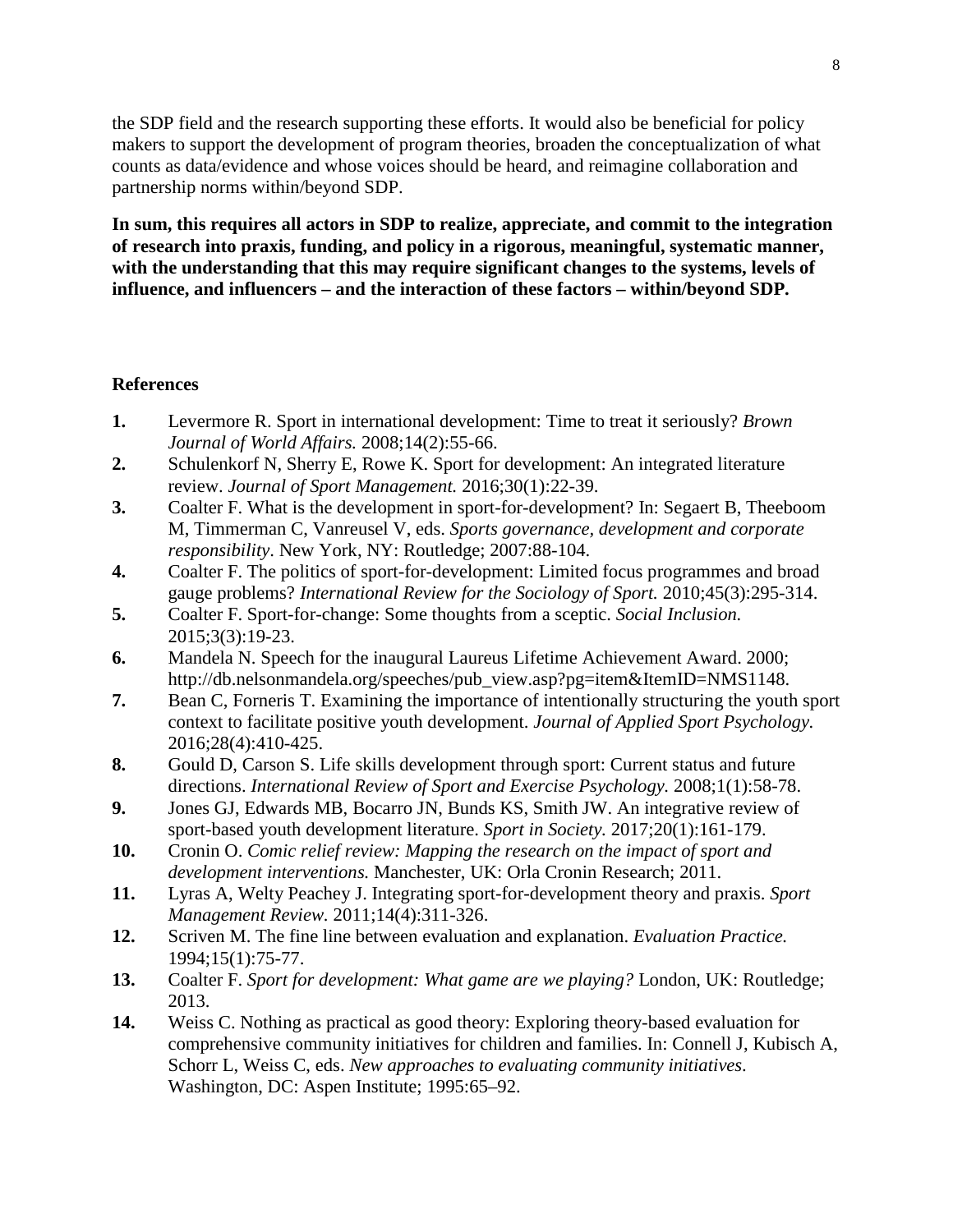- **15.** Langer L. Sport for development a systematic map of evidence from Africa. *South African Review of Sociology.* 2015;46(1):66-86.
- **16.** Massey WV, Whitley MA, Blom L, Gerstein LH. Sport for development and peace: A systems theory perspective on promoting sustainable change. *International Journal of Sport Management and Marketing.* 2015;16(1-2):18-35.
- **17.** Mintzberg H. Developing leaders? Developing countries? *Development in Practice.*  2006;16(1):4-14.
- **18.** Darnell SC. *Sport for development and peace: A critical sociology.* London: Bloomsbury Academic; 2012.
- **19.** Darnell SC, Whitley MA, Massey WV. Changing methods and methods of change: Reflections on qualitative research in sport for development and peace. *Qualitative Research in Sport, Exercise and Health.* 2016;8(5):571-577.
- **20.** Massey WV, Whitley MA. The role of sport for youth amidst trauma and chaos. *Qualitative Research in Sport, Exercise and Health.* 2016;8(5):487-504.
- **21.** Bean CN, Fortier M, Post C, Chima K. Understanding how organized youth sport may be harming individual players within the family unit: A literature review. *International Journal of Environmental Research and Public Health.* 2014;11(10):10226-10268.
- **22.** Levermore R. Evaluating sport-for-development: Approaches and critical issues. *Progress in Development Studies.* 2011;11(4):339-353.
- **23.** Darnell SC, Chawansky M, Marchesseault D, Holmes M, Hayhurst L. The state of play: Critical sociological insights into recent 'sport for development and peace' research. *International Review for the Sociology of Sport.* 2018;53(2):133-151.
- **24.** Jeanes R, Lindsey I. Where's the 'evidence'? Reflecting on monitoring and evaluation within sport-for-development. In: Young K, Okada C, eds. *Sport, social development and peace.* Vol 8. Bingley, UK: Emerald; 2014:197-217.
- **25.** Massey WV, Whitley MA. Research methods in sport for development and peace: Current trends and future directions. In: Darnell S, Giulianotti R, Howe D, Collison H, eds. *Routledge handbook on sport for development*: Routledge; In Press.
- **26.** Darnell SC, Hayhurst L. Hegemony, postcolonialism and sport-for-development: A response to Lindsey and Grattan. *International Journal of Sport Policy and Politics.*  2012;4(1):111-124.
- **27.** Lindsey I, Grattan A. An 'international movement'? Decentring sport-for-development within Zambian communities. *International Journal of Sport Policy and Politics.*  2012;4(1):91-110.
- **28.** Holt NL, Neely KC, Slater LG, et al. A grounded theory of positive youth development through sport based on results from a qualitative meta-study. *International Review of Sport and Exercise Psychology.* 2017;10(1):1-49.
- **29.** Hermens N, Super S, Verkooijen KT, Koelen MA. A systematic review of life skill development through sports programs serving socially vulnerable youth. *Res Q Exerc Sport.* 2017;88(4):408-424.
- **30.** Kaufman ZA, Spencer TS, Ross DA. Effectiveness of sport-based HIV prevention interventions: A systematic review of the evidence. *AIDS Behav.* 2013;17(3):987-1001.
- **31.** Bruner MW, Hillier S, Baillie CPT, et al. Positive youth development in aboriginal physical activity and sport: A systematic review. . *Adolescent Research Review.*  2016;1(3):257-269.